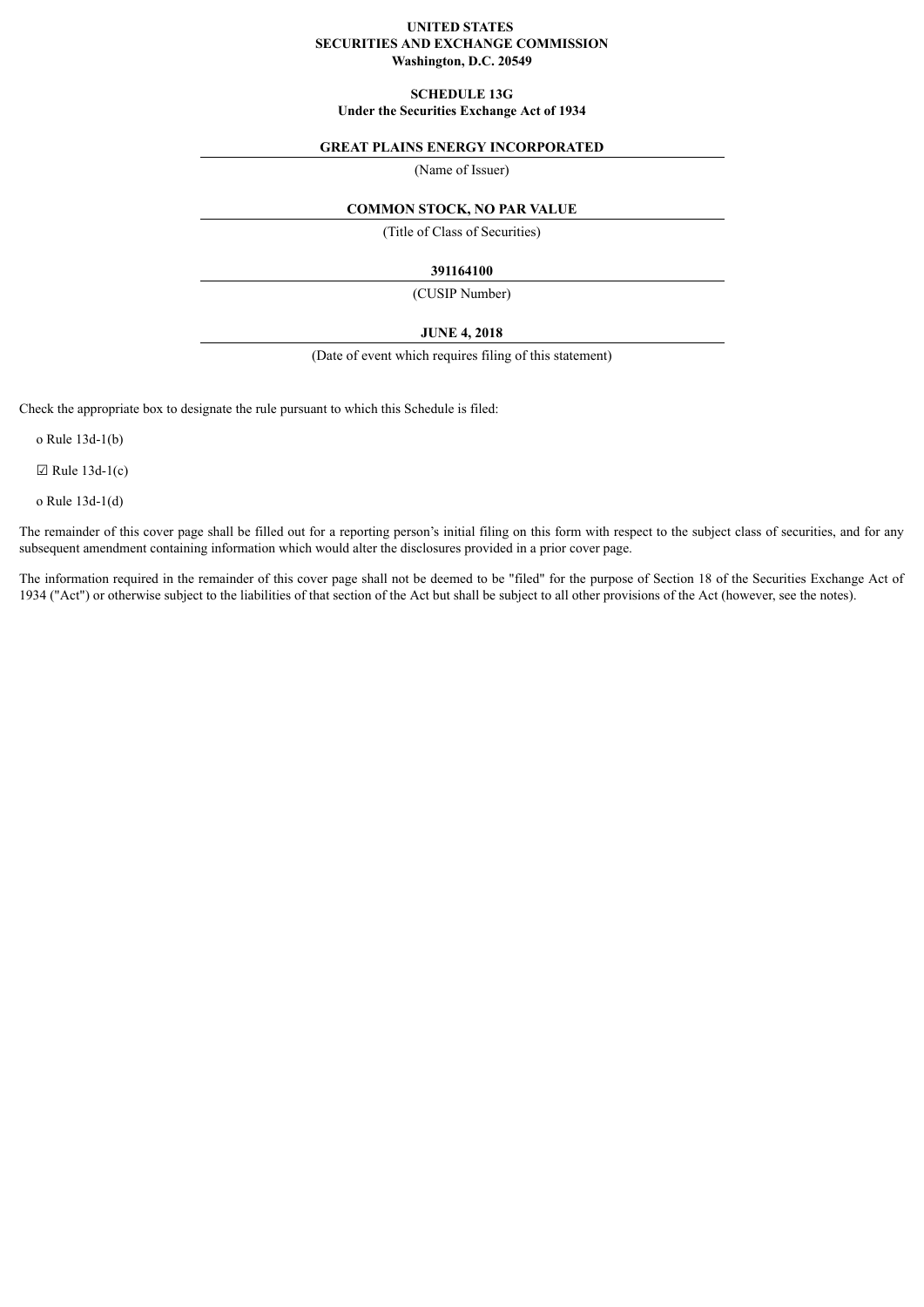| CUSIP No.<br>391164100                                                    |                                                                                                                                                                                                                                                                                                                      |                                                 | <b>SCHEDULE 13G</b>                                                                                                                                     | Page | 2 | of | 16 |  |
|---------------------------------------------------------------------------|----------------------------------------------------------------------------------------------------------------------------------------------------------------------------------------------------------------------------------------------------------------------------------------------------------------------|-------------------------------------------------|---------------------------------------------------------------------------------------------------------------------------------------------------------|------|---|----|----|--|
| $\mathbf{1}$<br>$\overline{2}$<br>$\mathbf{3}$<br>$\overline{\mathbf{4}}$ | NAMES OF REPORTING PERSONS<br>Integrated Core Strategies (US) LLC<br>CHECK THE APPROPRIATE BOX IF A MEMBER OF A GROUP<br>$(a)$ o<br>(b) $\Box$<br><b>SEC USE ONLY</b><br>CITIZENSHIP OR PLACE OF ORGANIZATION<br>Delaware                                                                                            |                                                 |                                                                                                                                                         |      |   |    |    |  |
|                                                                           | <b>NUMBER OF</b><br><b>SHARES</b><br><b>BENEFICIALLY</b><br><b>OWNED BY</b><br><b>EACH</b><br><b>REPORTING</b><br>PERSON WITH                                                                                                                                                                                        | 5<br>$-0-$<br>6<br>$\overline{7}$<br>$-0-$<br>8 | <b>SOLE VOTING POWER</b><br><b>SHARED VOTING POWER</b><br>$-0$ - (See Item $4(a)$ )<br><b>SOLE DISPOSITIVE POWER</b><br><b>SHARED DISPOSITIVE POWER</b> |      |   |    |    |  |
| $\boldsymbol{9}$<br>10<br>11<br>12                                        | $-0$ - (See Item $4(a)$ )<br>AGGREGATE AMOUNT BENEFICIALLY OWNED BY EACH REPORTING PERSON<br>$-0$ - (See Item $4(a)$ )<br>CHECK BOX IF THE AGGREGATE AMOUNT IN ROW (9) EXCLUDES CERTAIN SHARES<br>$\mathbf{O}$<br>PERCENT OF CLASS REPRESENTED BY AMOUNT IN ROW (9)<br>$0.0\%$<br>TYPE OF REPORTING PERSON<br>$00\,$ |                                                 |                                                                                                                                                         |      |   |    |    |  |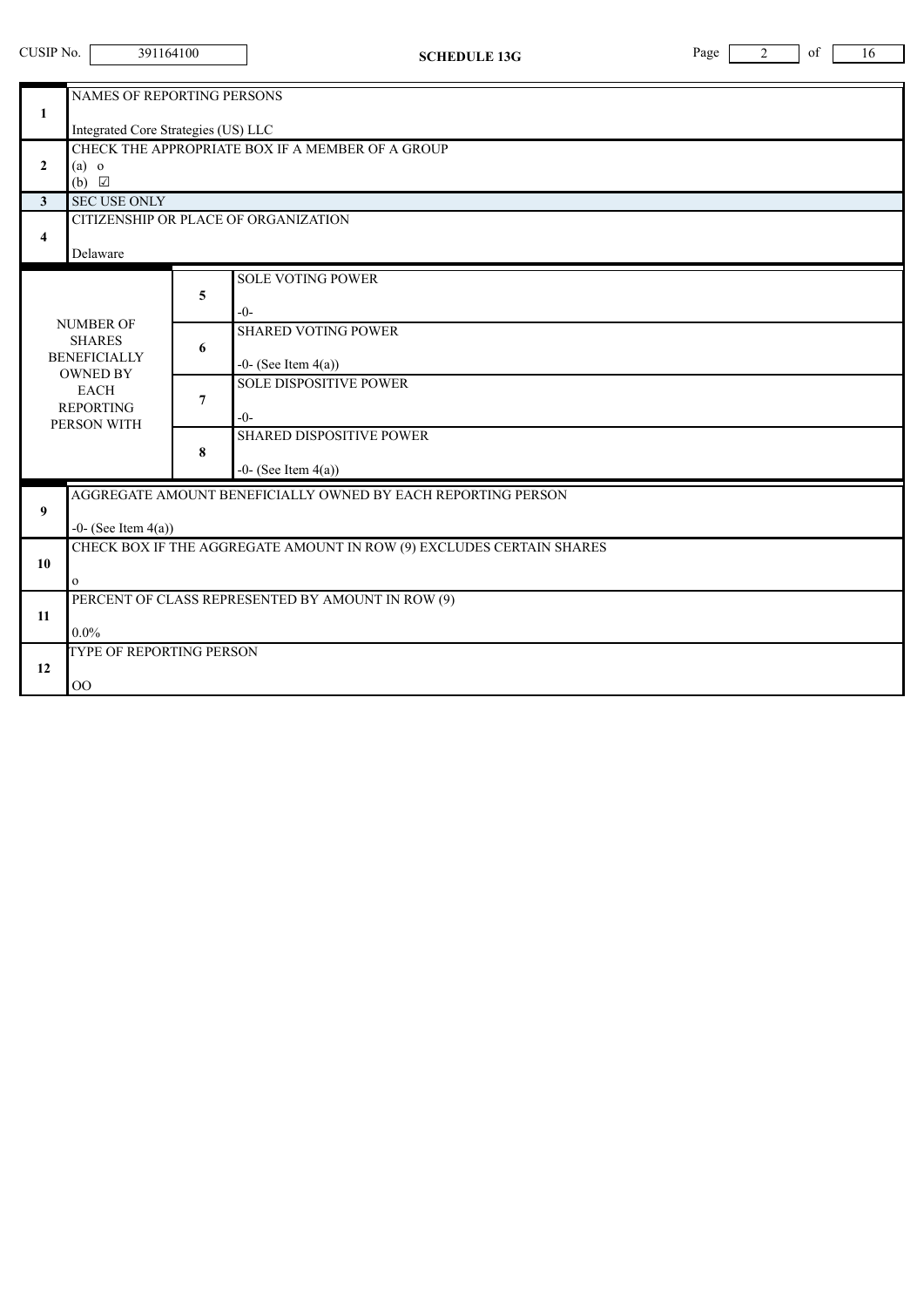|                                         | CUSIP No.<br>391164100<br>Page<br>of<br>3<br><b>SCHEDULE 13G</b>                          |                |                                                                                          |  |  | 16 |  |
|-----------------------------------------|-------------------------------------------------------------------------------------------|----------------|------------------------------------------------------------------------------------------|--|--|----|--|
| $\mathbf{1}$                            | NAMES OF REPORTING PERSONS<br>Cognizant Holdings, Ltd.                                    |                |                                                                                          |  |  |    |  |
| $\mathbf{2}$                            | $(a)$ o<br>$(b)$ $\Box$                                                                   |                | CHECK THE APPROPRIATE BOX IF A MEMBER OF A GROUP                                         |  |  |    |  |
| $\mathbf{3}$<br>$\overline{\mathbf{4}}$ | <b>SEC USE ONLY</b><br>CITIZENSHIP OR PLACE OF ORGANIZATION<br>Cayman Islands             |                |                                                                                          |  |  |    |  |
|                                         | <b>NUMBER OF</b>                                                                          | 5              | <b>SOLE VOTING POWER</b><br>$-0-$                                                        |  |  |    |  |
|                                         | <b>SHARES</b><br><b>BENEFICIALLY</b><br><b>OWNED BY</b>                                   | 6              | <b>SHARED VOTING POWER</b><br>$-0$ - (See Item $4(a)$ )<br><b>SOLE DISPOSITIVE POWER</b> |  |  |    |  |
|                                         | <b>EACH</b><br><b>REPORTING</b><br>PERSON WITH                                            | $\overline{7}$ | $-()$ -<br><b>SHARED DISPOSITIVE POWER</b>                                               |  |  |    |  |
|                                         |                                                                                           | 8              | $-0$ - (See Item $4(a)$ )                                                                |  |  |    |  |
| 9                                       | AGGREGATE AMOUNT BENEFICIALLY OWNED BY EACH REPORTING PERSON<br>$-0$ - (See Item $4(a)$ ) |                |                                                                                          |  |  |    |  |
| 10                                      | CHECK BOX IF THE AGGREGATE AMOUNT IN ROW (9) EXCLUDES CERTAIN SHARES<br>$\mathbf{O}$      |                |                                                                                          |  |  |    |  |
| 11                                      | PERCENT OF CLASS REPRESENTED BY AMOUNT IN ROW (9)<br>$0.0\%$                              |                |                                                                                          |  |  |    |  |
| 12                                      | TYPE OF REPORTING PERSON<br>CO                                                            |                |                                                                                          |  |  |    |  |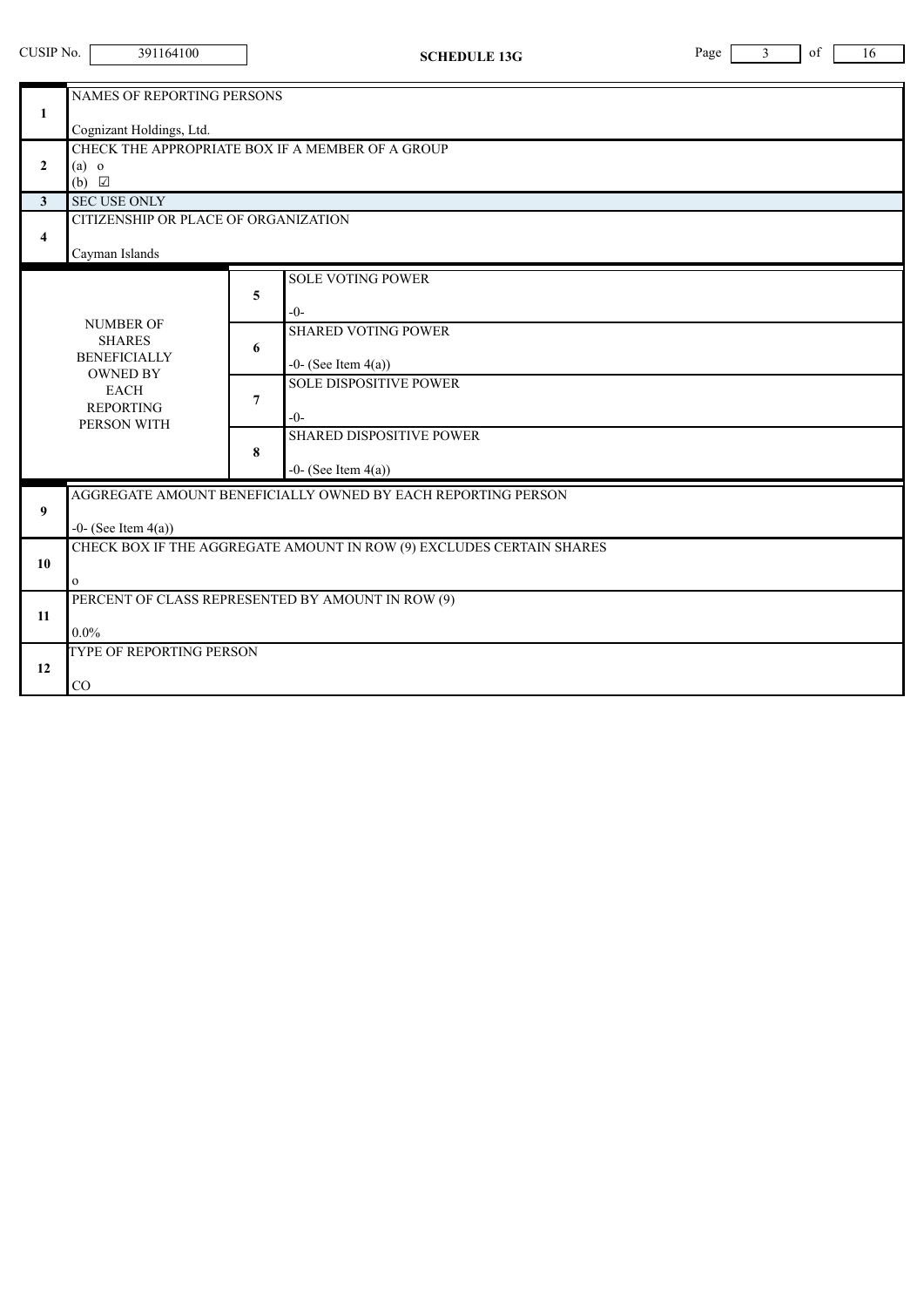| CUSIP No.<br>391164100<br>Page<br>4<br><b>SCHEDULE 13G</b> |                                                                                                           |                |                                                                                          | of<br>16 |  |  |  |
|------------------------------------------------------------|-----------------------------------------------------------------------------------------------------------|----------------|------------------------------------------------------------------------------------------|----------|--|--|--|
| $\mathbf{1}$                                               | <b>NAMES OF REPORTING PERSONS</b>                                                                         |                |                                                                                          |          |  |  |  |
| $\overline{2}$                                             | ICS Opportunities, Ltd.<br>CHECK THE APPROPRIATE BOX IF A MEMBER OF A GROUP<br>$(a)$ o<br>(b) $\boxtimes$ |                |                                                                                          |          |  |  |  |
| $\mathbf{3}$<br>$\overline{\mathbf{4}}$                    | <b>SEC USE ONLY</b><br>CITIZENSHIP OR PLACE OF ORGANIZATION<br>Cayman Islands                             |                |                                                                                          |          |  |  |  |
|                                                            | <b>NUMBER OF</b>                                                                                          | 5              | <b>SOLE VOTING POWER</b><br>$-0-$                                                        |          |  |  |  |
|                                                            | <b>SHARES</b><br><b>BENEFICIALLY</b><br><b>OWNED BY</b><br><b>EACH</b><br><b>REPORTING</b><br>PERSON WITH | 6              | <b>SHARED VOTING POWER</b><br>$-0$ - (See Item $4(a)$ )<br><b>SOLE DISPOSITIVE POWER</b> |          |  |  |  |
|                                                            |                                                                                                           | $\overline{7}$ | $-()$ -<br><b>SHARED DISPOSITIVE POWER</b>                                               |          |  |  |  |
|                                                            |                                                                                                           | 8              | $-0$ - (See Item $4(a)$ )                                                                |          |  |  |  |
| 9                                                          | AGGREGATE AMOUNT BENEFICIALLY OWNED BY EACH REPORTING PERSON<br>$-0$ - (See Item $4(a)$ )                 |                |                                                                                          |          |  |  |  |
| 10                                                         | CHECK BOX IF THE AGGREGATE AMOUNT IN ROW (9) EXCLUDES CERTAIN SHARES<br>$\mathbf{O}$                      |                |                                                                                          |          |  |  |  |
| 11                                                         | PERCENT OF CLASS REPRESENTED BY AMOUNT IN ROW (9)<br>$0.0\%$                                              |                |                                                                                          |          |  |  |  |
| 12                                                         | TYPE OF REPORTING PERSON<br>$\rm CO$                                                                      |                |                                                                                          |          |  |  |  |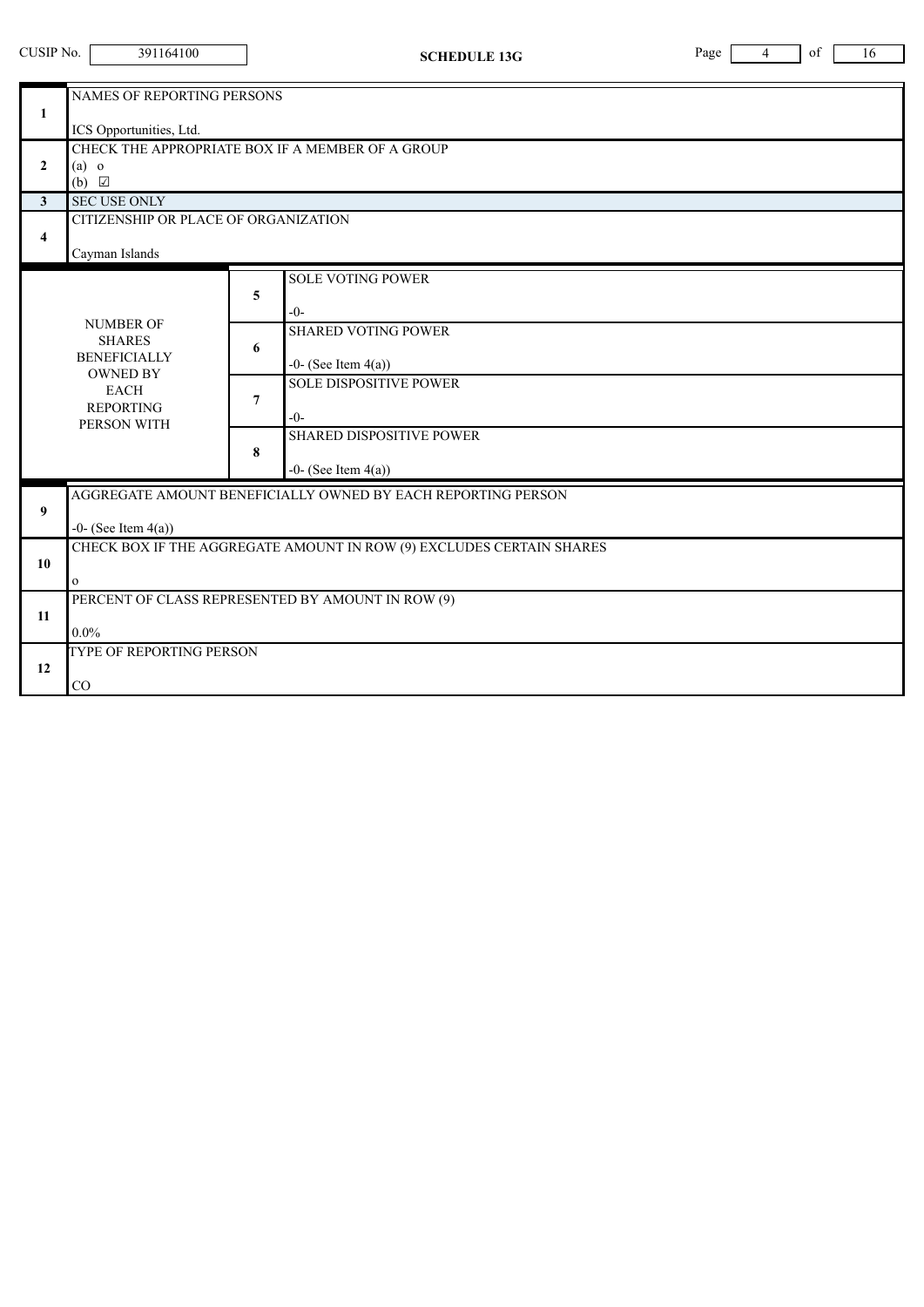| CUSIP No.                               | 391164100                                                                                                 | <b>SCHEDULE 13G</b>                                                                           | of<br>Page<br>5<br>16 |  |  |  |  |  |
|-----------------------------------------|-----------------------------------------------------------------------------------------------------------|-----------------------------------------------------------------------------------------------|-----------------------|--|--|--|--|--|
| $\mathbf{1}$                            | NAMES OF REPORTING PERSONS                                                                                |                                                                                               |                       |  |  |  |  |  |
| $\overline{2}$                          | Integrated Assets, Ltd.<br>CHECK THE APPROPRIATE BOX IF A MEMBER OF A GROUP<br>$(a)$ o<br>(b) $\Box$      |                                                                                               |                       |  |  |  |  |  |
| $\mathbf{3}$<br>$\overline{\mathbf{4}}$ | <b>SEC USE ONLY</b><br>CITIZENSHIP OR PLACE OF ORGANIZATION<br>Cayman Islands                             |                                                                                               |                       |  |  |  |  |  |
|                                         | <b>NUMBER OF</b>                                                                                          | <b>SOLE VOTING POWER</b><br>5<br>$-0-$                                                        |                       |  |  |  |  |  |
|                                         | <b>SHARES</b><br><b>BENEFICIALLY</b><br><b>OWNED BY</b><br><b>EACH</b><br><b>REPORTING</b><br>PERSON WITH | <b>SHARED VOTING POWER</b><br>6<br>$-0$ - (See Item $4(a)$ )<br><b>SOLE DISPOSITIVE POWER</b> |                       |  |  |  |  |  |
|                                         |                                                                                                           | $\overline{7}$<br>$-()$ -<br><b>SHARED DISPOSITIVE POWER</b>                                  |                       |  |  |  |  |  |
|                                         |                                                                                                           | 8<br>$-0$ - (See Item $4(a)$ )                                                                |                       |  |  |  |  |  |
| 9                                       | AGGREGATE AMOUNT BENEFICIALLY OWNED BY EACH REPORTING PERSON<br>$-0$ - (See Item $4(a)$ )                 |                                                                                               |                       |  |  |  |  |  |
| 10                                      | CHECK BOX IF THE AGGREGATE AMOUNT IN ROW (9) EXCLUDES CERTAIN SHARES<br>$\mathbf{O}$                      |                                                                                               |                       |  |  |  |  |  |
| 11                                      | PERCENT OF CLASS REPRESENTED BY AMOUNT IN ROW (9)<br>$0.0\%$                                              |                                                                                               |                       |  |  |  |  |  |
| 12                                      | TYPE OF REPORTING PERSON<br>$\rm CO$                                                                      |                                                                                               |                       |  |  |  |  |  |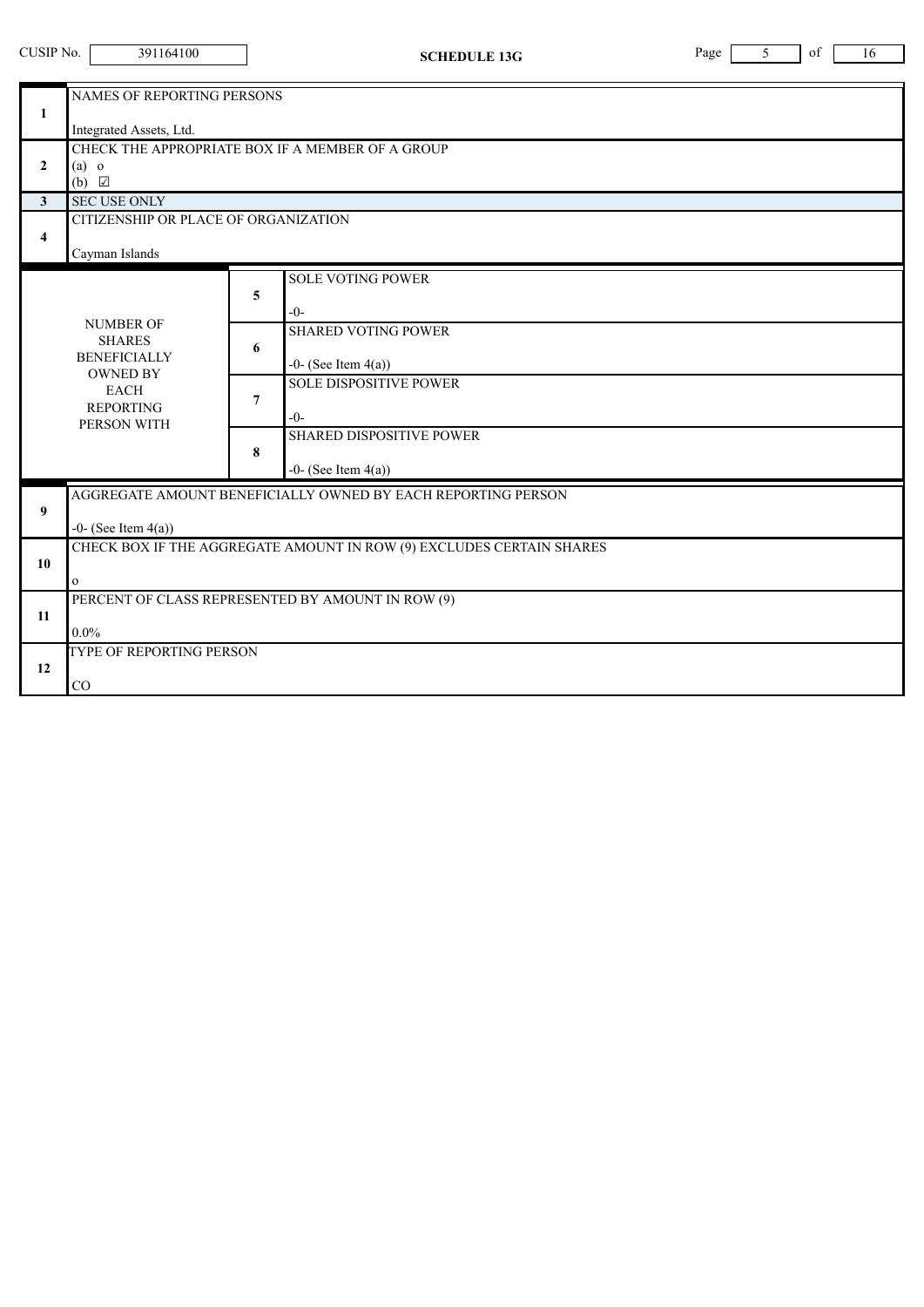| CUSIP No.                               | 391164100                                                                                                           | <b>SCHEDULE 13G</b>                                                                        | of<br>Page<br>16<br>6 |  |  |  |  |
|-----------------------------------------|---------------------------------------------------------------------------------------------------------------------|--------------------------------------------------------------------------------------------|-----------------------|--|--|--|--|
| 1                                       | NAMES OF REPORTING PERSONS                                                                                          |                                                                                            |                       |  |  |  |  |
| $\mathbf{2}$                            | Millennium International Management LP<br>CHECK THE APPROPRIATE BOX IF A MEMBER OF A GROUP<br>$(a)$ o<br>(b) $\Box$ |                                                                                            |                       |  |  |  |  |
| $\mathbf{3}$<br>$\overline{\mathbf{4}}$ | <b>SEC USE ONLY</b><br>CITIZENSHIP OR PLACE OF ORGANIZATION<br>Delaware                                             |                                                                                            |                       |  |  |  |  |
|                                         | <b>NUMBER OF</b>                                                                                                    | <b>SOLE VOTING POWER</b><br>5<br>$-0-$                                                     |                       |  |  |  |  |
|                                         | <b>SHARES</b><br><b>BENEFICIALLY</b><br><b>OWNED BY</b>                                                             | <b>SHARED VOTING POWER</b><br>6<br>-0- (See Item $4(a)$ )<br><b>SOLE DISPOSITIVE POWER</b> |                       |  |  |  |  |
|                                         | <b>EACH</b><br><b>REPORTING</b><br>PERSON WITH                                                                      | 7<br>$-0-$<br><b>SHARED DISPOSITIVE POWER</b>                                              |                       |  |  |  |  |
|                                         |                                                                                                                     | 8<br>$-0$ - (See Item $4(a)$ )                                                             |                       |  |  |  |  |
| 9                                       | AGGREGATE AMOUNT BENEFICIALLY OWNED BY EACH REPORTING PERSON<br>$-0$ - (See Item $4(a)$ )                           |                                                                                            |                       |  |  |  |  |
| 10                                      | CHECK BOX IF THE AGGREGATE AMOUNT IN ROW (9) EXCLUDES CERTAIN SHARES<br>$\mathbf{O}$                                |                                                                                            |                       |  |  |  |  |
| 11                                      | PERCENT OF CLASS REPRESENTED BY AMOUNT IN ROW (9)<br>$0.0\%$                                                        |                                                                                            |                       |  |  |  |  |
| 12                                      | TYPE OF REPORTING PERSON<br>PN                                                                                      |                                                                                            |                       |  |  |  |  |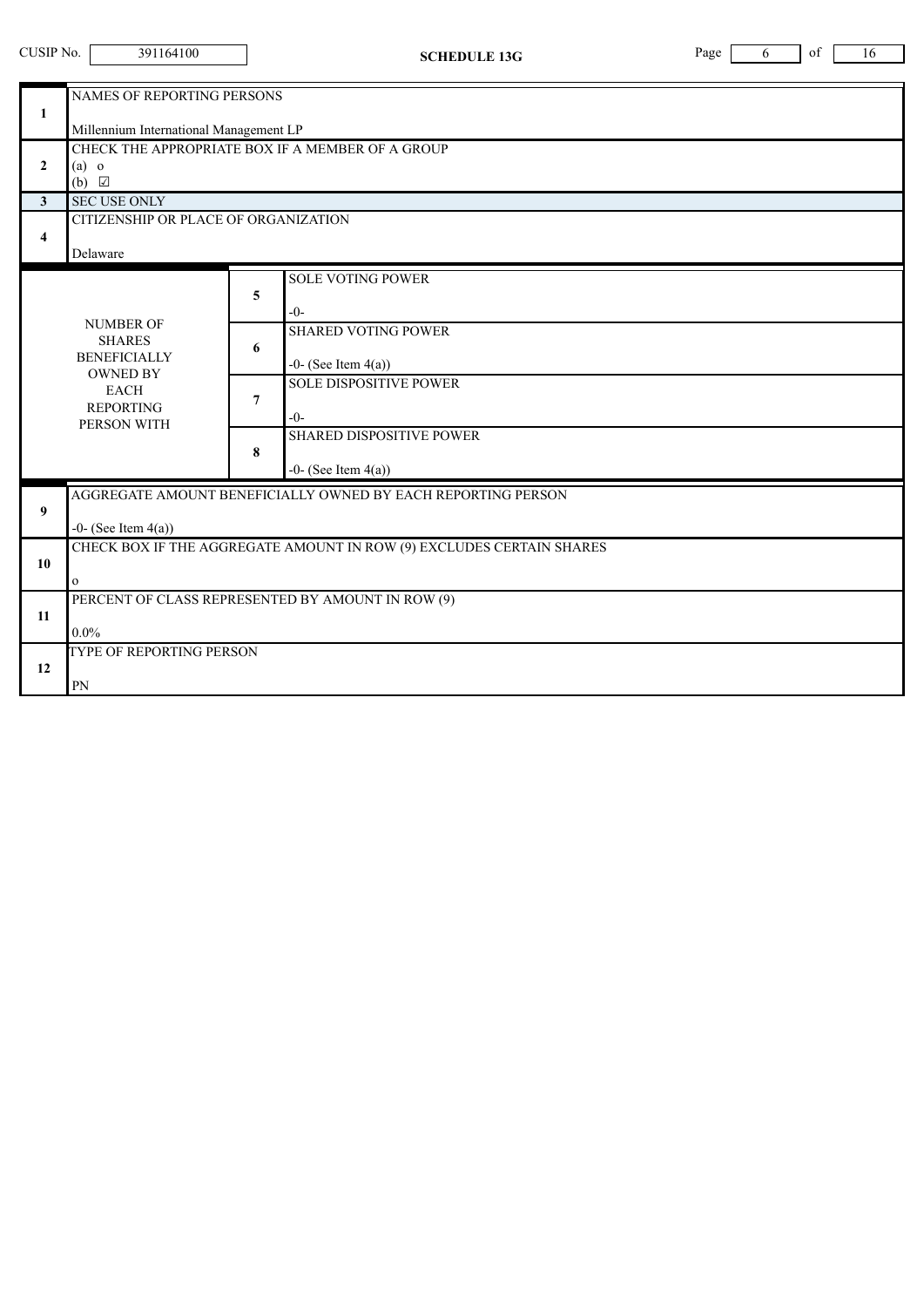| CUSIP No.                               | 391164100                                                                                 | <b>SCHEDULE 13G</b>                                                                           | of<br>Page<br>7<br>16 |  |  |  |  |
|-----------------------------------------|-------------------------------------------------------------------------------------------|-----------------------------------------------------------------------------------------------|-----------------------|--|--|--|--|
| 1                                       | <b>NAMES OF REPORTING PERSONS</b><br>Millennium Management LLC                            |                                                                                               |                       |  |  |  |  |
| $\mathbf{2}$                            | CHECK THE APPROPRIATE BOX IF A MEMBER OF A GROUP<br>$(a)$ o<br>$(b)$ $\Box$               |                                                                                               |                       |  |  |  |  |
| $\mathbf{3}$<br>$\overline{\mathbf{4}}$ | <b>SEC USE ONLY</b><br>CITIZENSHIP OR PLACE OF ORGANIZATION<br>Delaware                   |                                                                                               |                       |  |  |  |  |
|                                         | <b>NUMBER OF</b>                                                                          | <b>SOLE VOTING POWER</b><br>5<br>$-0-$                                                        |                       |  |  |  |  |
|                                         | <b>SHARES</b><br><b>BENEFICIALLY</b><br><b>OWNED BY</b>                                   | <b>SHARED VOTING POWER</b><br>6<br>$-0$ - (See Item $4(a)$ )<br><b>SOLE DISPOSITIVE POWER</b> |                       |  |  |  |  |
|                                         | <b>EACH</b><br><b>REPORTING</b><br>PERSON WITH                                            | $\overline{7}$<br>$-()$ -<br><b>SHARED DISPOSITIVE POWER</b>                                  |                       |  |  |  |  |
|                                         |                                                                                           | 8<br>$-0$ - (See Item $4(a)$ )                                                                |                       |  |  |  |  |
| 9                                       | AGGREGATE AMOUNT BENEFICIALLY OWNED BY EACH REPORTING PERSON<br>$-0$ - (See Item $4(a)$ ) |                                                                                               |                       |  |  |  |  |
| 10                                      | CHECK BOX IF THE AGGREGATE AMOUNT IN ROW (9) EXCLUDES CERTAIN SHARES<br>$\mathbf{o}$      |                                                                                               |                       |  |  |  |  |
| 11                                      | PERCENT OF CLASS REPRESENTED BY AMOUNT IN ROW (9)<br>$0.0\%$                              |                                                                                               |                       |  |  |  |  |
| 12                                      | TYPE OF REPORTING PERSON<br>$\rm OO$                                                      |                                                                                               |                       |  |  |  |  |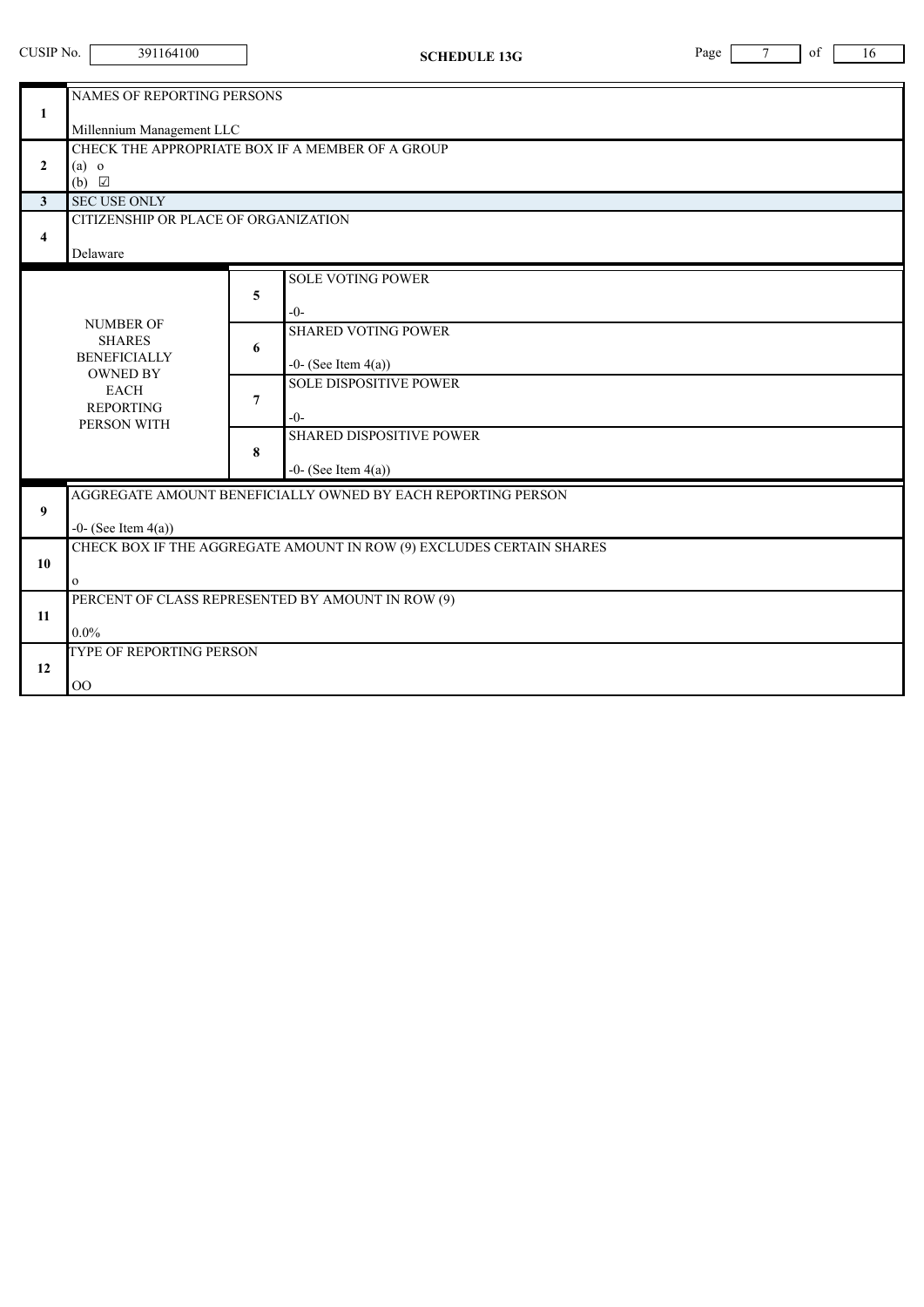| CUSIP No.                               | 391164100                                                                                 | <b>SCHEDULE 13G</b>                                                                        | Page<br>of<br>8<br>16 |  |  |  |  |
|-----------------------------------------|-------------------------------------------------------------------------------------------|--------------------------------------------------------------------------------------------|-----------------------|--|--|--|--|
| 1                                       | NAMES OF REPORTING PERSONS<br>Millennium Group Management LLC                             |                                                                                            |                       |  |  |  |  |
| $\mathbf{2}$                            | $(a)$ o<br>$(b)$ $\Box$                                                                   | CHECK THE APPROPRIATE BOX IF A MEMBER OF A GROUP                                           |                       |  |  |  |  |
| $\mathbf{3}$<br>$\overline{\mathbf{4}}$ | <b>SEC USE ONLY</b><br>CITIZENSHIP OR PLACE OF ORGANIZATION<br>Delaware                   |                                                                                            |                       |  |  |  |  |
|                                         | <b>NUMBER OF</b>                                                                          | <b>SOLE VOTING POWER</b><br>5<br>$-0-$                                                     |                       |  |  |  |  |
|                                         | <b>SHARES</b><br><b>BENEFICIALLY</b><br><b>OWNED BY</b>                                   | <b>SHARED VOTING POWER</b><br>6<br>-0- (See Item $4(a)$ )<br><b>SOLE DISPOSITIVE POWER</b> |                       |  |  |  |  |
|                                         | <b>EACH</b><br><b>REPORTING</b><br>PERSON WITH                                            | 7<br>$-0-$<br><b>SHARED DISPOSITIVE POWER</b>                                              |                       |  |  |  |  |
|                                         |                                                                                           | 8<br>-0- (See Item $4(a)$ )                                                                |                       |  |  |  |  |
| 9                                       | AGGREGATE AMOUNT BENEFICIALLY OWNED BY EACH REPORTING PERSON<br>$-0$ - (See Item $4(a)$ ) |                                                                                            |                       |  |  |  |  |
| 10                                      | CHECK BOX IF THE AGGREGATE AMOUNT IN ROW (9) EXCLUDES CERTAIN SHARES<br>$\mathbf{O}$      |                                                                                            |                       |  |  |  |  |
| 11                                      | PERCENT OF CLASS REPRESENTED BY AMOUNT IN ROW (9)<br>$0.0\%$                              |                                                                                            |                       |  |  |  |  |
| 12                                      | TYPE OF REPORTING PERSON<br>$\rm OO$                                                      |                                                                                            |                       |  |  |  |  |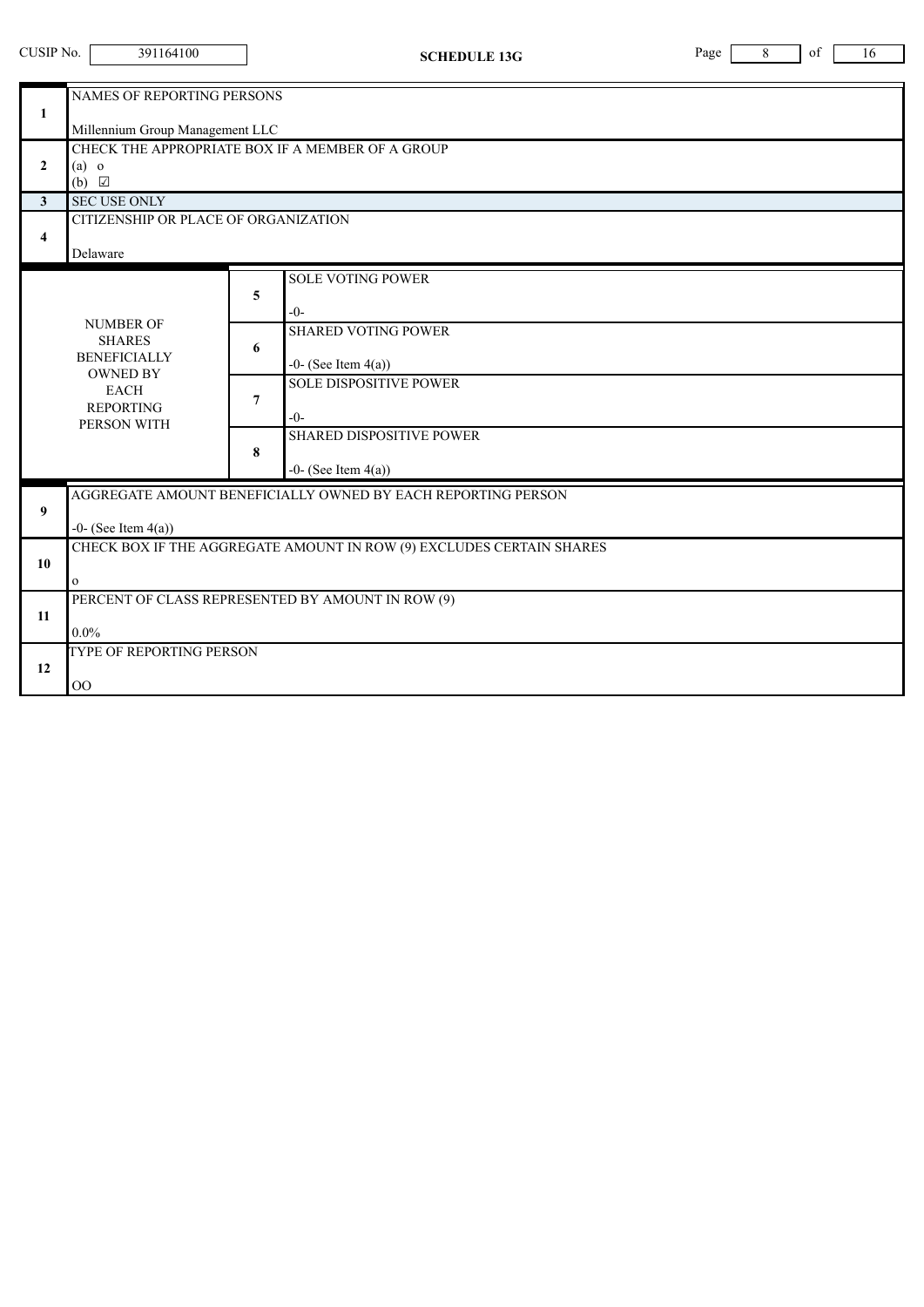| CUSIP No.<br>391164100<br><b>SCHEDULE 13G</b> |                                                                                                           |                | Page                                                                                     | 9 | of | 16 |  |
|-----------------------------------------------|-----------------------------------------------------------------------------------------------------------|----------------|------------------------------------------------------------------------------------------|---|----|----|--|
| 1                                             | NAMES OF REPORTING PERSONS                                                                                |                |                                                                                          |   |    |    |  |
| $\overline{2}$                                | Israel A. Englander<br>CHECK THE APPROPRIATE BOX IF A MEMBER OF A GROUP<br>$(a)$ o<br>$(b)$ $\Box$        |                |                                                                                          |   |    |    |  |
| $\mathbf{3}$<br>$\overline{\mathbf{4}}$       | <b>SEC USE ONLY</b><br>CITIZENSHIP OR PLACE OF ORGANIZATION<br><b>United States</b>                       |                |                                                                                          |   |    |    |  |
|                                               | <b>NUMBER OF</b>                                                                                          | 5              | <b>SOLE VOTING POWER</b><br>$-0-$                                                        |   |    |    |  |
|                                               | <b>SHARES</b><br><b>BENEFICIALLY</b><br><b>OWNED BY</b><br><b>EACH</b><br><b>REPORTING</b><br>PERSON WITH | 6              | <b>SHARED VOTING POWER</b><br>$-0$ - (See Item $4(a)$ )<br><b>SOLE DISPOSITIVE POWER</b> |   |    |    |  |
|                                               |                                                                                                           | $\overline{7}$ | $-0-$<br><b>SHARED DISPOSITIVE POWER</b>                                                 |   |    |    |  |
|                                               |                                                                                                           | 8              | $-0$ - (See Item $4(a)$ )                                                                |   |    |    |  |
| 9                                             | AGGREGATE AMOUNT BENEFICIALLY OWNED BY EACH REPORTING PERSON<br>$-0$ - (See Item $4(a)$ )                 |                |                                                                                          |   |    |    |  |
| 10                                            | CHECK BOX IF THE AGGREGATE AMOUNT IN ROW (9) EXCLUDES CERTAIN SHARES<br>$\mathbf{O}$                      |                |                                                                                          |   |    |    |  |
| 11                                            | PERCENT OF CLASS REPRESENTED BY AMOUNT IN ROW (9)<br>$0.0\%$                                              |                |                                                                                          |   |    |    |  |
| 12                                            | TYPE OF REPORTING PERSON<br>IN                                                                            |                |                                                                                          |   |    |    |  |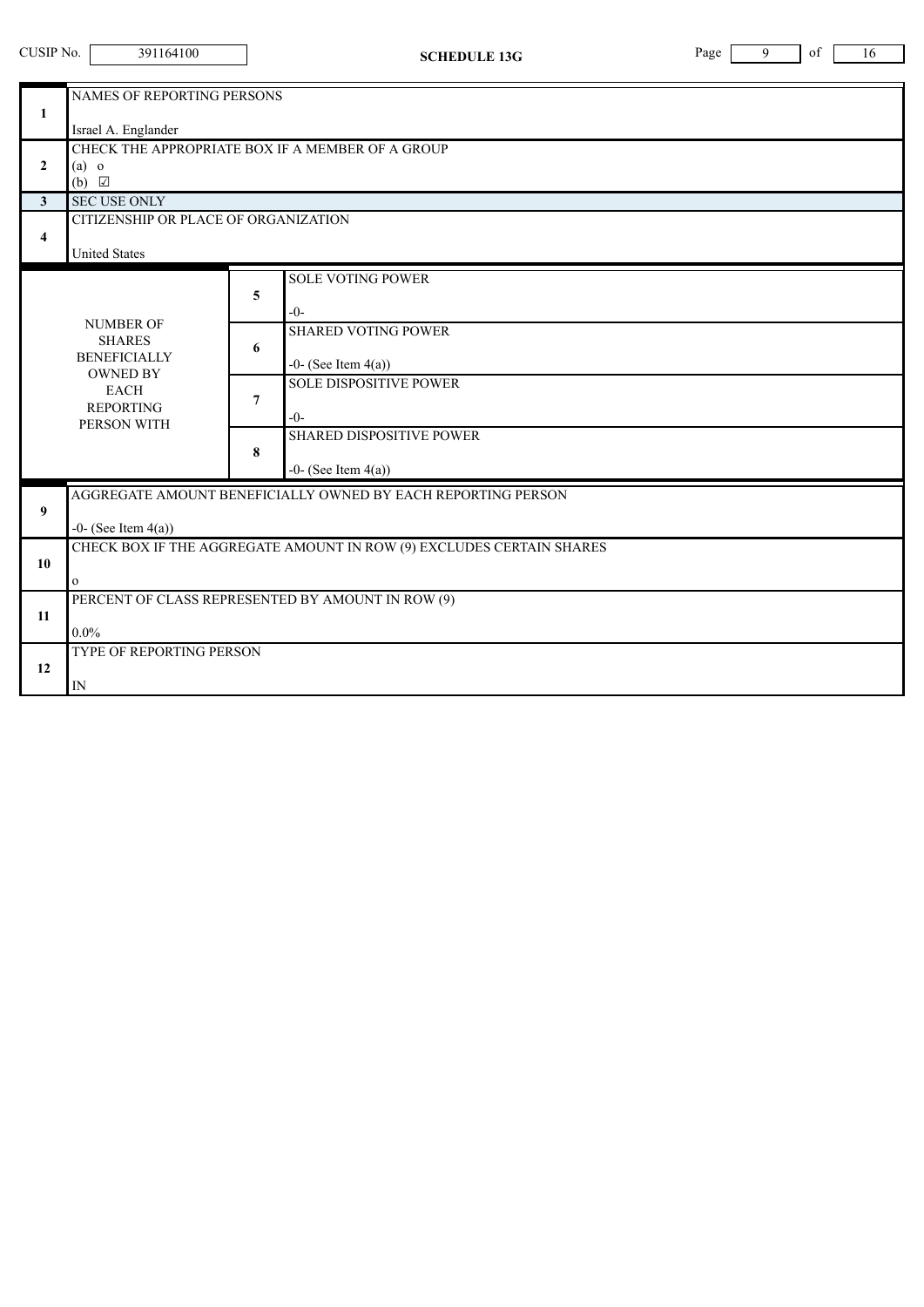| CUSIP No. |                   | 391164100                                                                                                                                                                                                                                                                           |                                                                                          | <b>SCHEDULE 13G</b>                                                      | Page | 10 | of | 16 |
|-----------|-------------------|-------------------------------------------------------------------------------------------------------------------------------------------------------------------------------------------------------------------------------------------------------------------------------------|------------------------------------------------------------------------------------------|--------------------------------------------------------------------------|------|----|----|----|
| Item 1.   |                   |                                                                                                                                                                                                                                                                                     |                                                                                          |                                                                          |      |    |    |    |
|           | (a)               | Name of Issuer:                                                                                                                                                                                                                                                                     |                                                                                          |                                                                          |      |    |    |    |
|           |                   |                                                                                                                                                                                                                                                                                     |                                                                                          | Great Plains Energy Incorporated, a Missouri corporation (the "Issuer"). |      |    |    |    |
|           | (b)               | Address of Issuer's Principal Executive Offices:                                                                                                                                                                                                                                    |                                                                                          |                                                                          |      |    |    |    |
|           |                   | 1200 Main Street<br>Kansas City, Missouri 64105                                                                                                                                                                                                                                     |                                                                                          |                                                                          |      |    |    |    |
| Item $2.$ | (a)<br>(b)<br>(c) | Name of Person Filing:<br><b>Address of Principal Business Office:</b><br>Citizenship:                                                                                                                                                                                              |                                                                                          |                                                                          |      |    |    |    |
|           |                   | Integrated Core Strategies (US) LLC<br>c/o Millennium Management LLC<br>666 Fifth Avenue<br>New York, New York 10103<br>Citizenship: Delaware<br>Cognizant Holdings, Ltd.<br>666 Fifth Avenue<br>New York, New York 10103<br>Citizenship: Cayman Islands<br>ICS Opportunities, Ltd. | c/o Millennium International Management LP<br>c/o Millennium International Management LP |                                                                          |      |    |    |    |
|           |                   | 666 Fifth Avenue<br>New York, New York 10103<br>Citizenship: Cayman Islands                                                                                                                                                                                                         |                                                                                          |                                                                          |      |    |    |    |
|           |                   | Integrated Assets, Ltd.<br>666 Fifth Avenue<br>New York, New York 10103<br>Citizenship: Cayman Islands                                                                                                                                                                              | c/o Millennium International Management LP                                               |                                                                          |      |    |    |    |
|           |                   | 666 Fifth Avenue<br>New York, New York 10103<br>Citizenship: Delaware                                                                                                                                                                                                               | Millennium International Management LP                                                   |                                                                          |      |    |    |    |
|           |                   | Millennium Management LLC<br>666 Fifth Avenue<br>New York, New York 10103<br>Citizenship: Delaware                                                                                                                                                                                  |                                                                                          |                                                                          |      |    |    |    |
|           |                   | Millennium Group Management LLC<br>666 Fifth Avenue<br>New York, New York 10103<br>Citizenship: Delaware                                                                                                                                                                            |                                                                                          |                                                                          |      |    |    |    |
|           |                   | Israel A. Englander<br>c/o Millennium Management LLC<br>666 Fifth Avenue<br>New York, New York 10103<br>Citizenship: United States                                                                                                                                                  |                                                                                          |                                                                          |      |    |    |    |
|           | (d)               | Title of Class of Securities:                                                                                                                                                                                                                                                       |                                                                                          |                                                                          |      |    |    |    |
|           |                   |                                                                                                                                                                                                                                                                                     | common stock, no par value ("Common Stock")                                              |                                                                          |      |    |    |    |
|           | (e)               | <b>CUSIP</b> Number:                                                                                                                                                                                                                                                                |                                                                                          |                                                                          |      |    |    |    |
|           |                   | 391164100                                                                                                                                                                                                                                                                           |                                                                                          |                                                                          |      |    |    |    |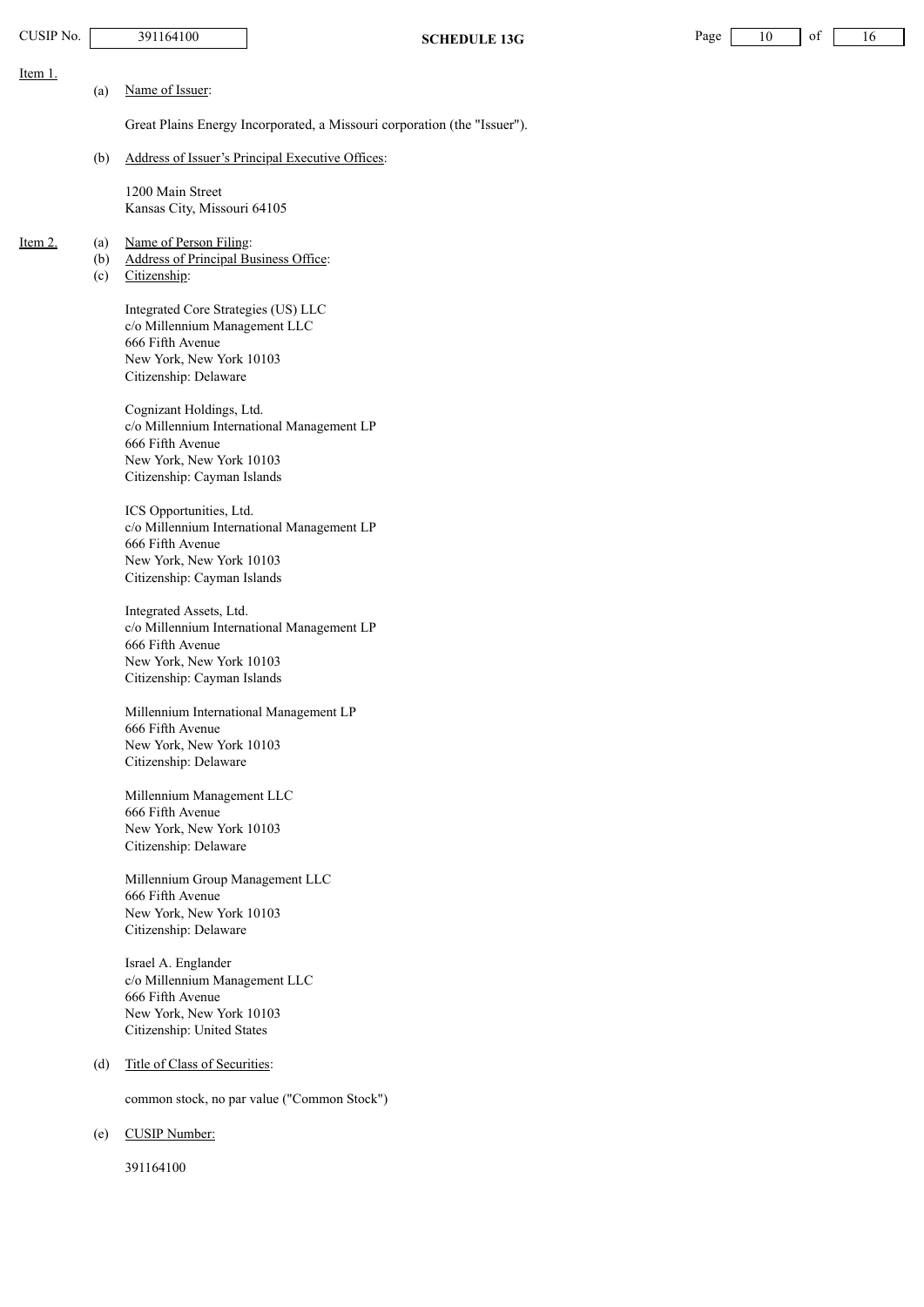| TUSIP No. |  |
|-----------|--|
|-----------|--|

**CHEDULE 13G** Page 11 of 16

Item 3. If this statement is filed pursuant to Rule 13d-1(b), or 13d-2(b), check whether the person filing is a:

- (a) o Broker or dealer registered under section 15 of the Act (15 U.S.C. 78o);
- (b) o Bank as defined in section  $3(a)(6)$  of the Act (15 U.S.C. 78c);
- (c) o Insurance company as defined in section  $3(a)(19)$  of the Act (15 U.S.C. 78c);
- (d) o Investment company registered under section 8 of the Investment Company Act of 1940 (15 U.S.C. 80a-8);
- (e) o An investment adviser in accordance with  $§240.13d-1(b)(1)(ii)(E);$
- (f) o An employee benefit plan or endowment fund in accordance with  $\S 240.13d-1(b)(1)(ii)(F)$ ;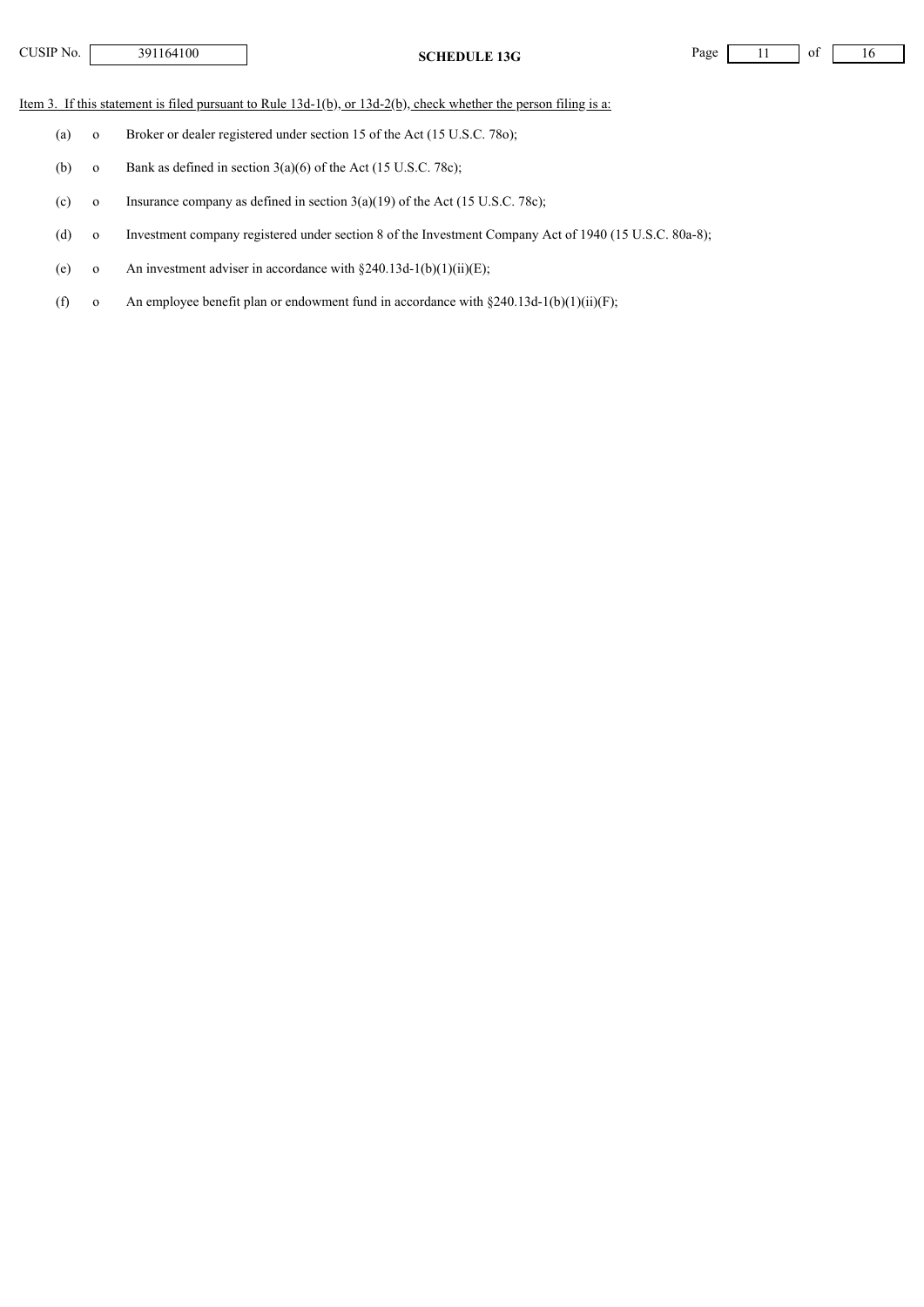| $\gamma$ <sub>JSIP</sub> No. | '164100<br>391 | SCHEDULE<br>13G<br>so | Page | . . | -01 | , |
|------------------------------|----------------|-----------------------|------|-----|-----|---|
|                              |                |                       |      |     |     |   |

(g) o A parent holding company or control person in accordance with  $\S 240.13d-1(b)(1)(ii)(G);$ 

- (h) o A savings association as defined in Section 3(b) of the Federal Deposit Insurance Act (12 U.S.C. 1813);
- (i) o A church plan that is excluded from the definition of an investment company under section  $3(c)(14)$  of the Investment Company Act of 1940 (15 U.S.C. 80a-3);
- (j) o Group, in accordance with  $\S 240.13d-1(b)(1)(ii)(J)$ .

## Item 4. Ownership

Provide the following information regarding the aggregate number and percentage of the class of securities of the issuer identified in Item 1.

## (a) Amount Beneficially Owned:

As of the close of business on June 4, 2018, the reporting persons beneficially owned an aggregate of 16,547,206 shares of the Issuer's Common Stock or 7.7% of the Issuer's Common Stock outstanding.

Also, on June 4, 2018, pursuant to the Amended and Restated Agreement and Plan of Merger dated July 9, 2017 by and among Evergy, Inc., a Missouri corporation, formerly known as Monarch Energy Holding, Inc. ("Evergy"), the Issuer, Westar Energy, Inc., a Kansas corporation, and King Energy, Inc., a Kansas corporation and a wholly owned subsidiary of Evergy, and for certain limited purposes, GP Star, Inc., a Kansas corporation, the Issuer merged with and into Evergy (the "GPE Merger"), with Evergy continuing as the surviving corporation in the GPE Merger. Pursuant to the terms of the GPE Merger, each share of the Issuer's Common Stock was converted into the right to receive 0.5981 validly issued, fully paid and non-assessable shares of common stock, no par value, of Evergy. Accordingly, at the effective time of the GPE Merger, the reporting persons no longer beneficially owned any shares of the Issuer's Common Stock.

(b) Percent of Class:

 $0.0\%$  (see Item  $4(a)$  above).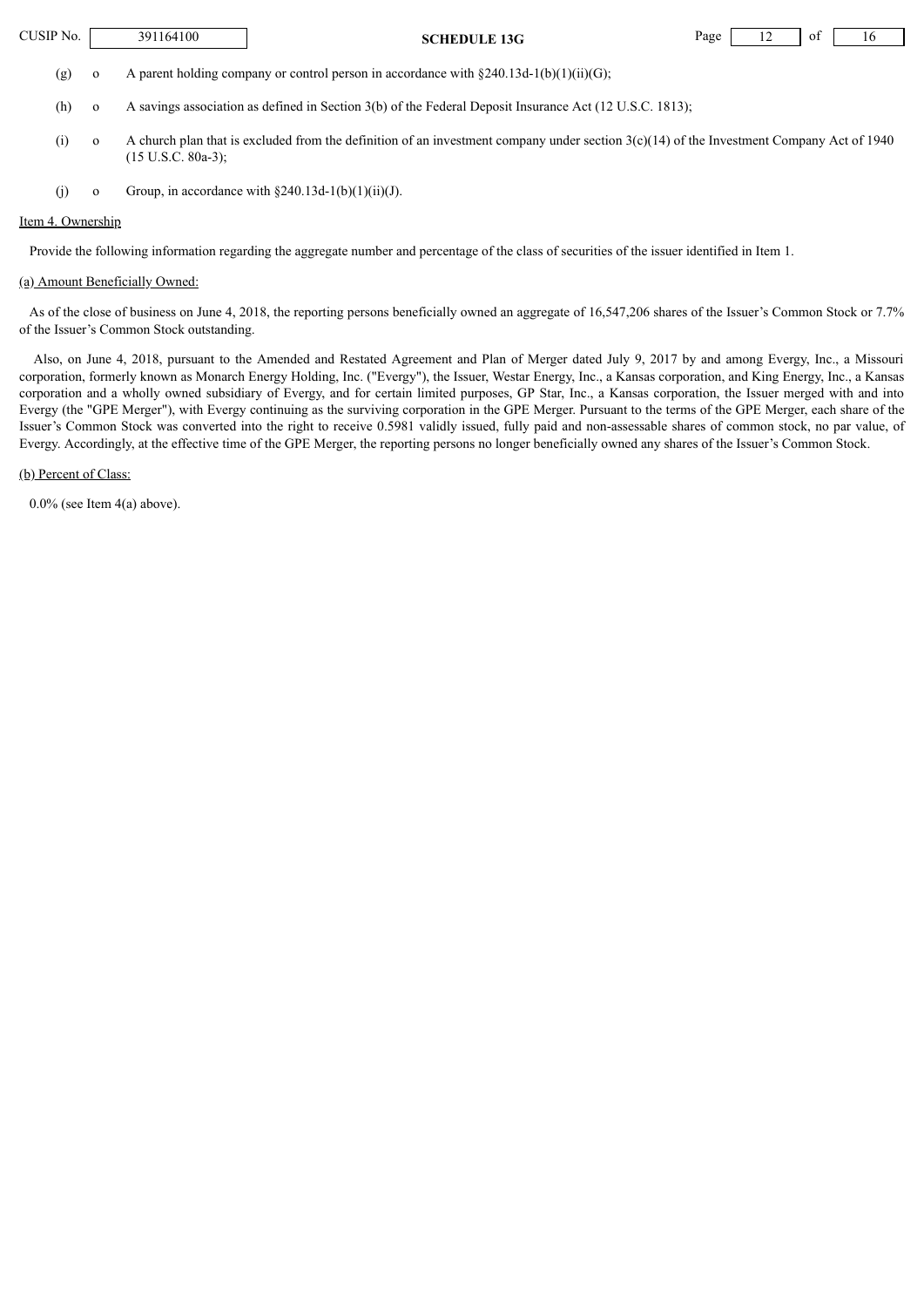**CUSIP No.** 391164100 **SCHEDULE 13G** Page 13 of 16

(c) Number of shares as to which such person has:

(i) Sole power to vote or to direct the vote

-0-

(ii) Shared power to vote or to direct the vote

 $-0$ - (See Item  $4(a)$ )

(iii) Sole power to dispose or to direct the disposition of

-0-

(iv) Shared power to dispose or to direct the disposition of

 $-0$ - (See Item  $4(a)$ )

# Item 5. Ownership of Five Percent or Less of a Class

If this statement is being filed to report the fact that as of the date hereof the reporting person has ceased to be the beneficial owner of more than five percent of the class of securities, check the following þ .

# Item 6. Ownership of More than Five Percent on Behalf of Another Person.

Not applicable.

Item 7. Identification and Classification of the Subsidiary Which Acquired the Security Being Reported on By the Parent Holding Company.

Not applicable.

Item 8. Identification and Classification of Members of the Group

See Exhibit I.

Item 9. Notice of Dissolution of Group

Not applicable.

# Item 10. Certification

By signing below each of the undersigned certifies that, to the best of its knowledge and belief, the securities referred to above were not acquired and are not held for the purpose of or with the effect of changing or influencing the control of the issuer of the securities and were not acquired and are not held in connection with or as a participant in any transaction having that purpose or effect.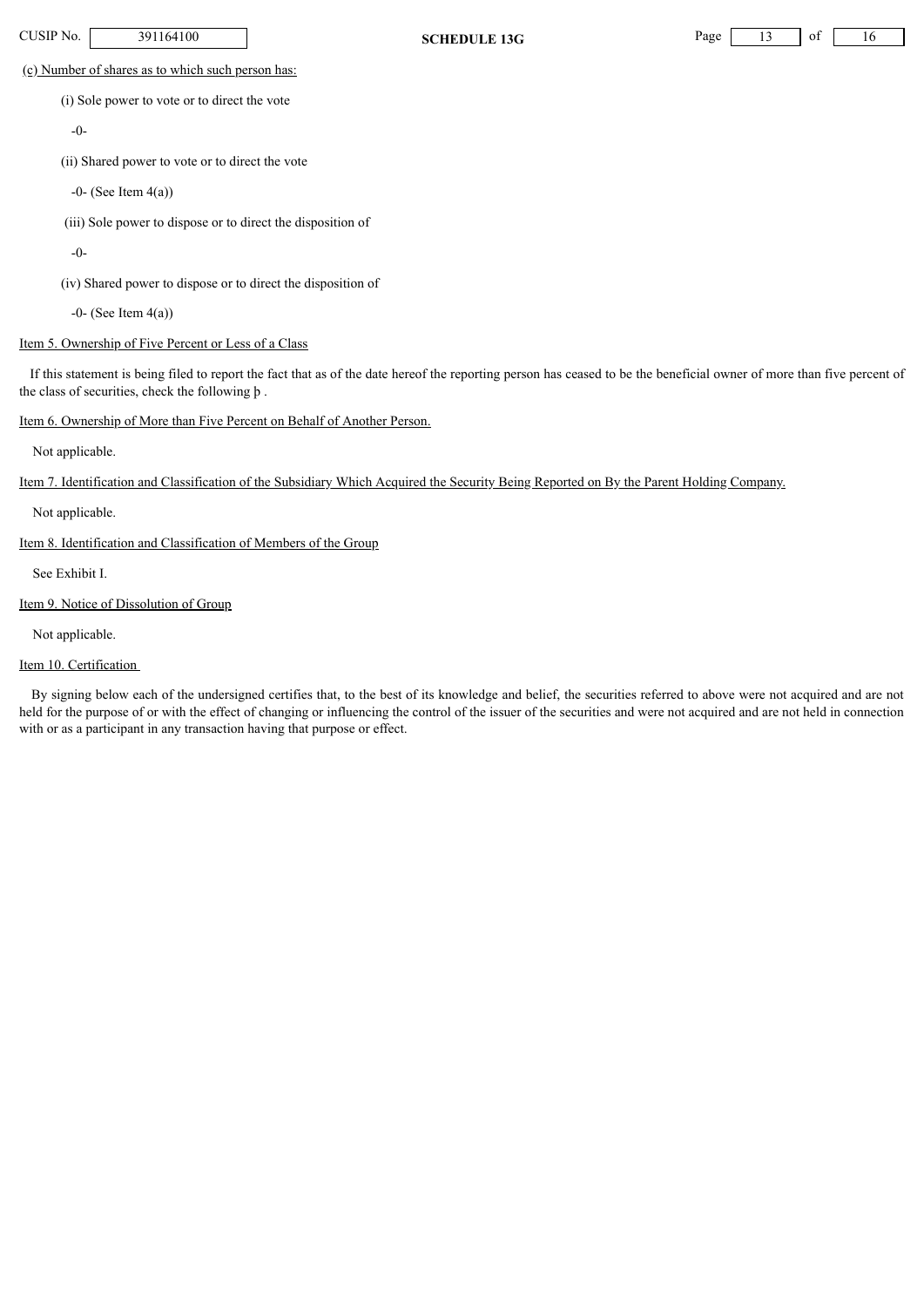| CUSIP No. | 391164100 |
|-----------|-----------|
|-----------|-----------|

**SCHEDULE 13G** Page 14 of 16

Exhibits:

Exhibit I: Joint Filing Agreement, dated as of June 13, 2018, by and among Integrated Core Strategies (US) LLC, Cognizant Holdings, Ltd., ICS Opportunities, Ltd., Integrated Assets, Ltd., Millennium International Management LP, Millennium Management LLC, Millennium Group Management LLC and Israel A. Englander.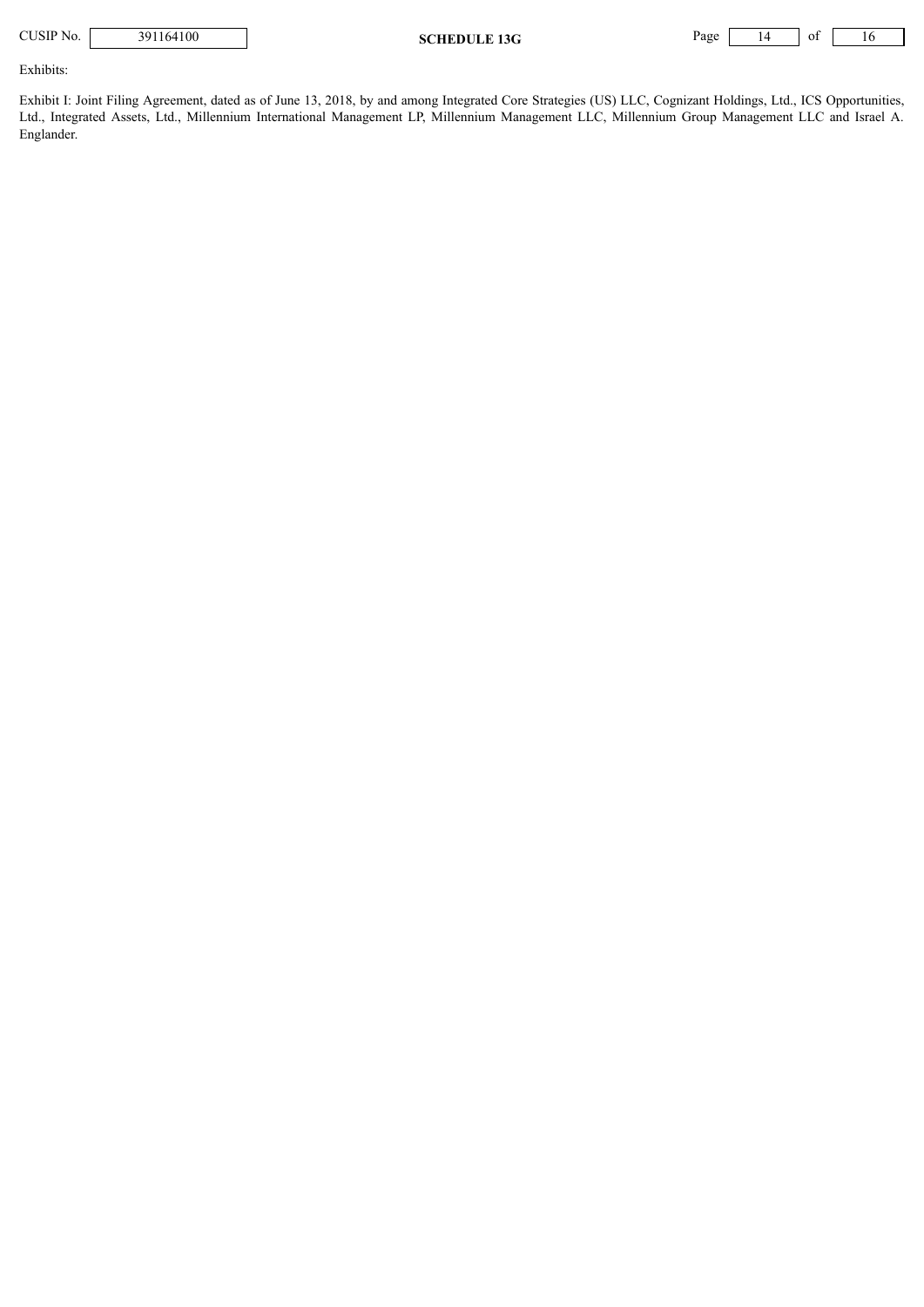

### **SIGNATURE**

After reasonable inquiry and to the best of its knowledge and belief, each of the undersigned certifies that the information with respect to it set forth in this statement is true, complete, and correct.

Dated: June 13, 2018

#### INTEGRATED CORE STRATEGIES (US) LLC

By: Integrated Holding Group LP, its Managing Member

By: Millennium Management LLC, its General Partner

By: /s/ David Nolan Name: David Nolan Title: Vice Chairman

#### COGNIZANT HOLDINGS, LTD.

By: Millennium International Management LP, its Investment Manager

By: /s/ David Nolan

Name: David Nolan Title: Vice Chairman

#### ICS OPPORTUNITIES, LTD.

By: Millennium International Management LP, its Investment Manager

By: /s/David Nolan Name: David Nolan Title: Vice Chairman

## INTEGRATED ASSETS, LTD.

By: Millennium International Management LP, its Investment Manager

By: /s/David Nolan Name: David Nolan Title: Vice Chairman

## MILLENNIUM INTERNATIONAL MANAGEMENT LP

By: /s/David Nolan Name: David Nolan Title: Vice Chairman

## MILLENNIUM MANAGEMENT LLC

By: /s/David Nolan Name: David Nolan Title: Vice Chairman

# MILLENNIUM GROUP MANAGEMENT LLC

By: /s/David Nolan Name: David Nolan Title: Vice Chairman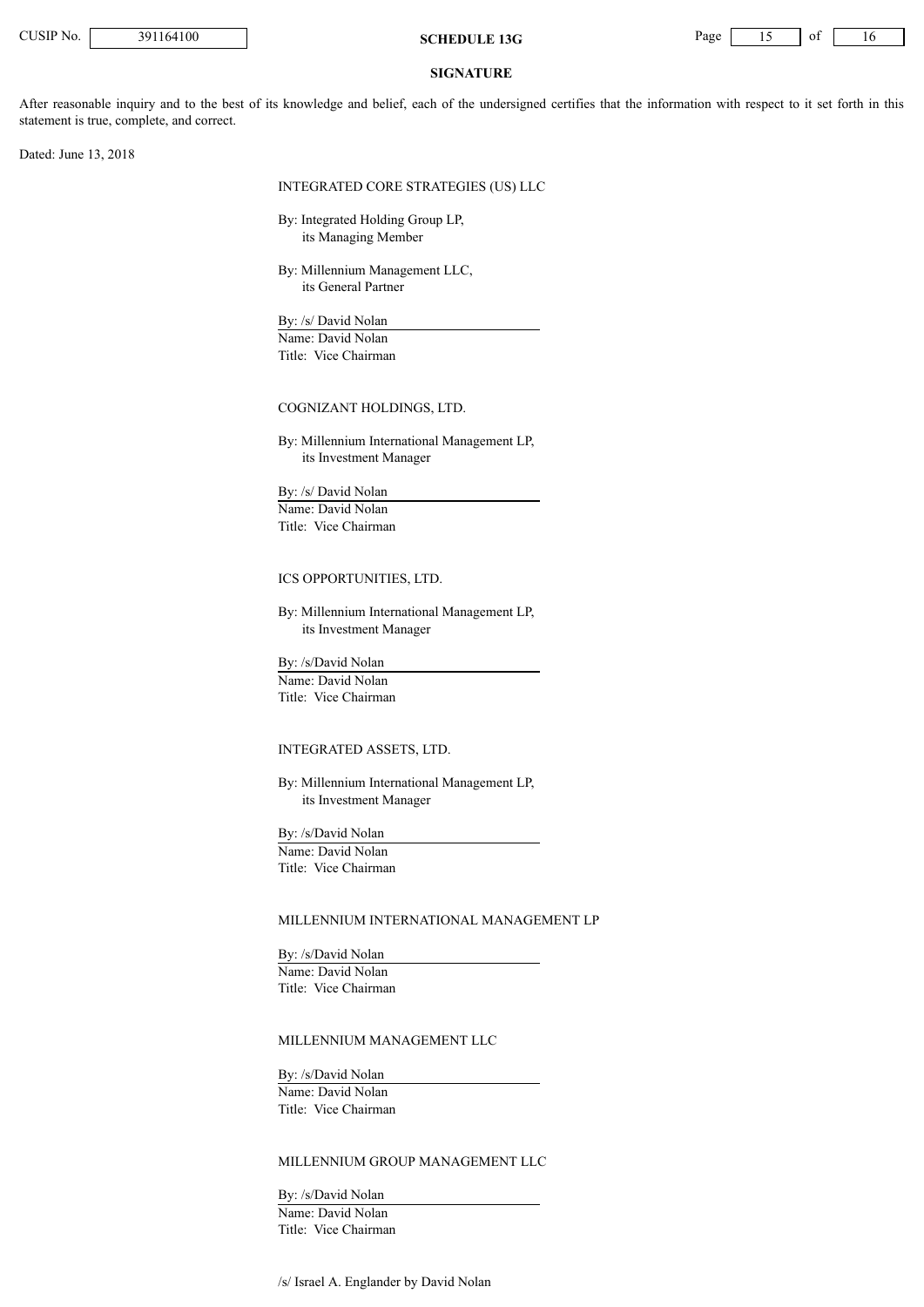pursuant to Power of Attorney filed with the SEC on June 6, 2005 Israel A. Englander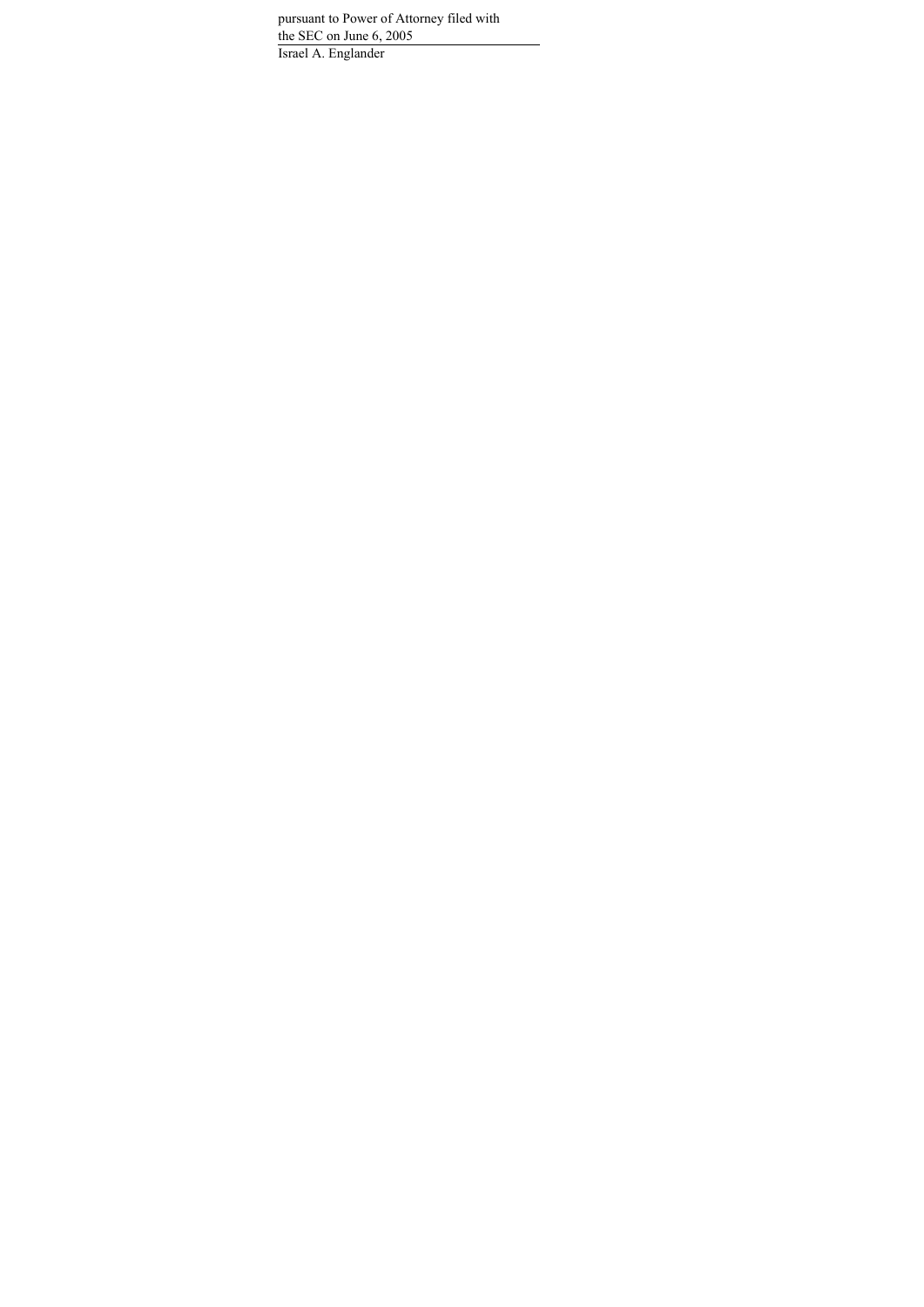**CUSIP No.** 391164100 **SCHEDULE 13G** Page 16 of 16

#### **EXHIBIT I**

### **JOINT FILING AGREEMENT**

This will confirm the agreement by and among the undersigned that the Schedule 13G filed with the Securities and Exchange Commission on or about the date hereof with respect to the beneficial ownership by the undersigned of the Common Stock, no par value, of Great Plains Energy Incorporated, a Missouri corporation, will be filed on behalf of each of the persons and entities named below in accordance with Rule 13d-1(k) under the Securities Exchange Act of 1934, as amended. This Agreement may be executed in two or more counterparts, each of which shall be deemed an original, but all of which together shall constitute one and the same instrument.

Dated: June 13, 2018

INTEGRATED CORE STRATEGIES (US) LLC

By: Integrated Holding Group LP, its Managing Member

By: Millennium Management LLC, its General Partner

By: /s/ David Nolan Name: David Nolan Title: Vice Chairman

## COGNIZANT HOLDINGS, LTD.

By: Millennium International Management LP, its Investment Manager

By: /s/ David Nolan Name: David Nolan Title: Vice Chairman

# ICS OPPORTUNITIES, LTD.

By: Millennium International Management LP, its Investment Manager

By: /s/David Nolan Name: David Nolan Title: Vice Chairman

#### INTEGRATED ASSETS, LTD.

By: Millennium International Management LP, its Investment Manager

By: /s/David Nolan Name: David Nolan Title: Vice Chairman

## MILLENNIUM INTERNATIONAL MANAGEMENT LP

By: /s/David Nolan Name: David Nolan Title: Vice Chairman

## MILLENNIUM MANAGEMENT LLC

By: /s/David Nolan Name: David Nolan Title: Vice Chairman

## MILLENNIUM GROUP MANAGEMENT LLC

By: /s/David Nolan